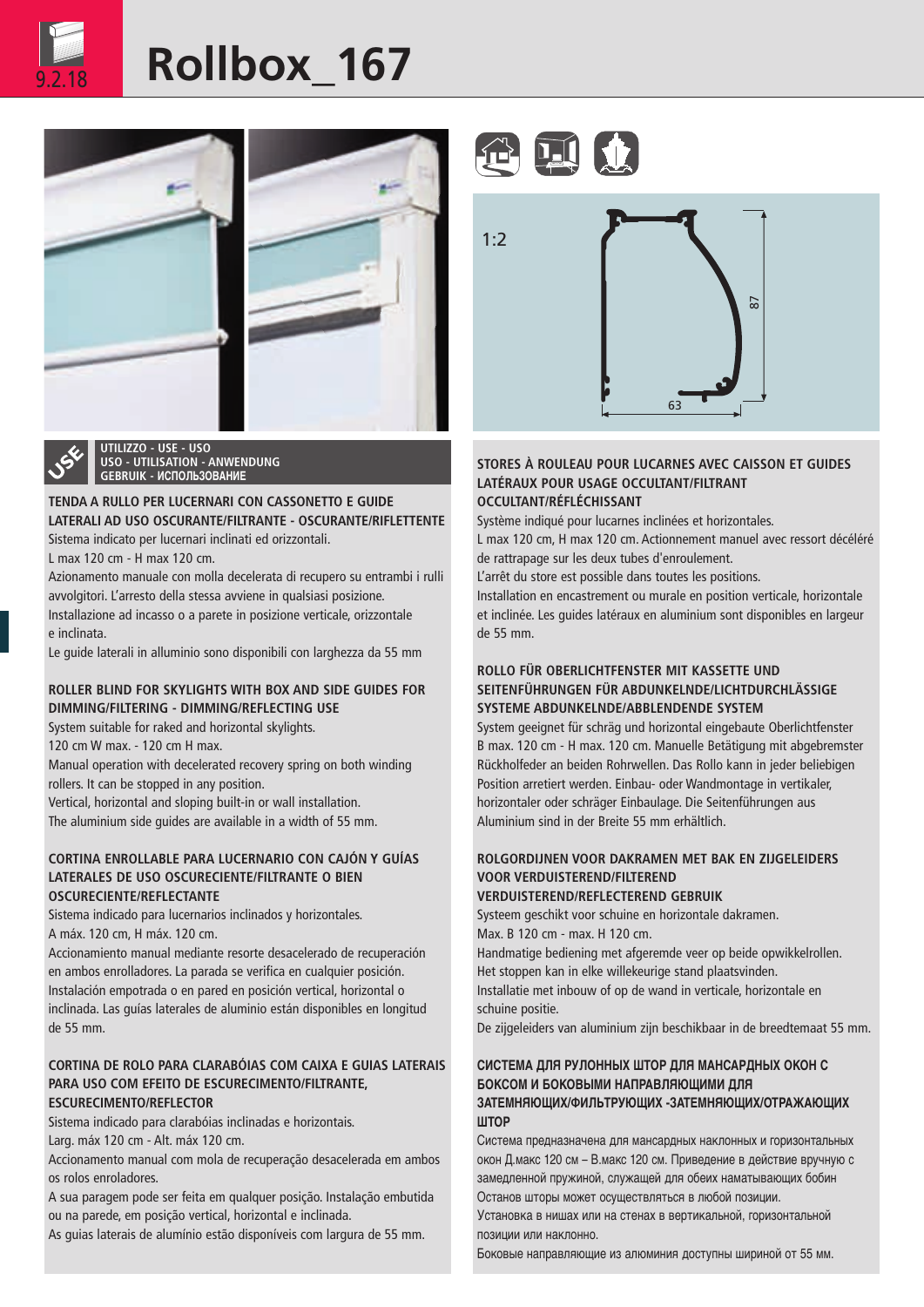## **Rollbox 167**



#### **CARATTERISTICHE TECNICHE - SPECIFICATIONS CARACTERÍSTICAS - CARACTERÍSTICAS - CARACTÉRISTIQUES EIGENSCHAFTEN - KARAKTERISTIEKEN - ХАРАКТЕРИСТИКИ**

- Cassonetto in lega d'alluminio UNI 6060 T6 UNI 8278
- Larghezza 63; Altezza 87 mm
- Tubi avvolgitori in lega d'alluminio UNI 6060 T6 ø 23 mm
- Guide laterali in lega d'alluminio UNI 6060 T6 da 55 mm
- Testate in termoplastico antiurto
- Supporti di fissaggio a scatto in acciaio nichelato
- Finitura superficiale: cassonetto e fondale in alluminio bianco RAL 9016 - nero RAL 9005; anodizzato argento - anodizzato bronzo
- Accessori: grigio bianco nero marrone
- 6060 T6 UNI 8278 aluminium alloy box
- Width 63; Height 87 mm
- 23 mm ø UNI 6060 T6 aluminium alloy winding tube
- 55 mm UNI 6060 T6 aluminium alloy side guides
- Shockproof thermoplastic headers
- Nickel-plated steel click fixing supports
- Surface finish: aluminium box and base RAL 9016 white RAL 9005 black; silver anodised - bronze anodised
- Accessories: grey white black brown
- Cajón en aleación de aluminio UNI 6060 T6 UNI 8278
- Anchura 63 Altura 87 mm
- Tubos enrolladores en aleación de aluminio UNI 6060 T6 ø 23 mm
- Guías laterales en aleación de aluminio UNI 6060 T6 de 55 mm
- Cabezales de termoplástico endurecido
- Soportes de fijación a presión en acero niquelado
- Acabados de la superficie: cajón y fondo de aluminio blanco RAL 9016 - negro RAL 9005; anodizado plata - anodizado bronce
- Accesorios: gris blanco negro marrón
- Caixa de liga de alumínio UNI 6060 T6 UNI 8278
- Largura 63; Altura 87 mm
- Tubos de enrolamento de liga de alumínio UNI 6060 T6 ø 23 mm
- Guias laterais de liga de alumínio UNI 6060 T6 de 55 mm
- Tampas terminais de material termoplástico anti-choque
- Suportes de fixação por pressão em aço niquelado
- Acabamento superficial: caixa e fundo de alumínio branco RAL 9016 - preto RAL 9005; anodizado prateado - anodizado bronze
- Acessórios: cinzento branco preto castanho
- Caisson en alliage d'aluminium UNI 6060 T6 UNI 8278
- Largeur 63 mm Hauteur 87 mm
- Tubes d'enroulement en alliage d'aluminium UNI 6060 T6 ø 23
- Guides latéraux en alliage d'aluminium UNI 6060 T6 de 55 mm
- Embouts en matériau thermoplastique antichoc
- Supports de fixation à encliqueter en acier nickelé
- Finition superficielle : caisson et base en aluminium blanc RAL 9016, noir RAL 9005; anodisé argent - anodisé bronze
- Accessoires : gris blanc noir marron
- Kassette aus Alu-Legierung UNI 6060 T6 UNI 8278
- Breite 63, Höhe 87 mm
- Rohrwellen aus Alu-Legierung UNI 6060 T6 ø 23 mm
- Seitenführungen aus Alu-Legierung UNI 6060 T6, 55 mm
- Kopfelemente aus stoßfestem Thermoplast
- Rasthalterungen aus vernickeltem Stahl
- Oberflächen-Finish: Kassette und Unterprofil aus Aluminium Weiß RAL 9016 - Schwarz RAL 9005 Silber eloxiert - Bronze eloxiert
- Zubehör: Grau Weiß Schwarz Braun



#### **CARATTERISTICHE TECNICHE - SPECIFICATIONS CARACTERÍSTICAS - CARACTERÍSTICAS - CARACTÉRISTIQUES EIGENSCHAFTEN - KARAKTERISTIEKEN - ХАРАКТЕРИСТИКИ**

- Bak van aluminiumlegering UNI 6060 T6 UNI 8278
- Breedte 63; Hoogte 87 mm
- Opwikkelbuizen van aluminiumlegering UNI 6060 T6 ø 23 mm
- Zijgeleiders van aluminiumlegering UNI 6060 T6 van 55 mm
- Zijafdichtingen van stootbestendig thermoplastisch materiaal
- Steunen met klikbevestiging van vernikkeld staal
- Oppervlakteafwerking: bak en onderste stang van aluminium wit RAL 9016 - zwart RAL 9005; zilver geanodiseerd - brons geanodiseerd
- Accessoires: grijs wit zwart bruin
- Бокс из алюминиевого сплава UNI 6060 T6 UNI 8278
- Ширина 63 мм; Высота 87 мм
- Наматывающие трубы из алюминиевого сплава UNI 6060 T6 д.23 мм
- Боковые направляющие из алюминиевого сплава UNI 6060 T6 с шириной от 55 мм
- Торцевые крышки из противоударного термопластика
- Кронштейны с защелкой из никелированной стали
- Отделка поверхности
- Бокс и нижний утяжелитель из алюминия с полиэфирной окраской в белый цвет RAL 9016; в черный цвет RAL 9005 - анодирование серебром и бронзой
- Аксессуары: серый белый черный коричневый

### LUCERNARI - SKYLIGHTS - LUCERNARIOS - CLARABÓIAS LUCARNES - OBERLICHTFENSTER - DAKRAMEN - МАНСАРДНЫЕ ОКНА



- «167» è indicato per soluzioni giorno/notte con lucernari orizzontali, inclinati, basculanti. Il fondale 1718 permette l'azionamento anche con asta di manovra.
- «167» system is suitable for «night & day» solutions. The use of bottom bar 1718 with specific accessories makes the system suitable for skylight and tilting windows.
- «167» está indicado para aplicaciones para noche/día en sistemas de lucernarios horizontales y ventanas basculante. El contrapeso ref. 1718 permite su accionamiento mediante varilla de maniobra.
- «167» é indicado para soluções dia/noite com clarabóias horizontais, inclinadas, basculantes. O fundo 1718 também permite accionamento com haste de manobra.
- «167» offre une solution «jour et nuit». Le lestage 1718 permet d'utiliser le système pour fenêtres inclinées et coupolles.
- Mod. Rollbox 167 ist für Tag-/Nachtsysteme für horizontale, schräge und kippbare Dachfenster geeignet. Das untere Abschlussprofil Art.-Nr. 1718 erlaubt auch die Bedienung mit der Bedienungsstange.
- «167» biedt een «dag en nacht» oplossing. De onderlat 1718 laat toe om het systeem te gebruiken voor schuine ramen en koepels.
- «167» предназначена для решений день/ночь для мансардных окон горизонтальных, наклонных и качающихся. На нижний утяжелитель 1718 может быть закреплен штороводитель.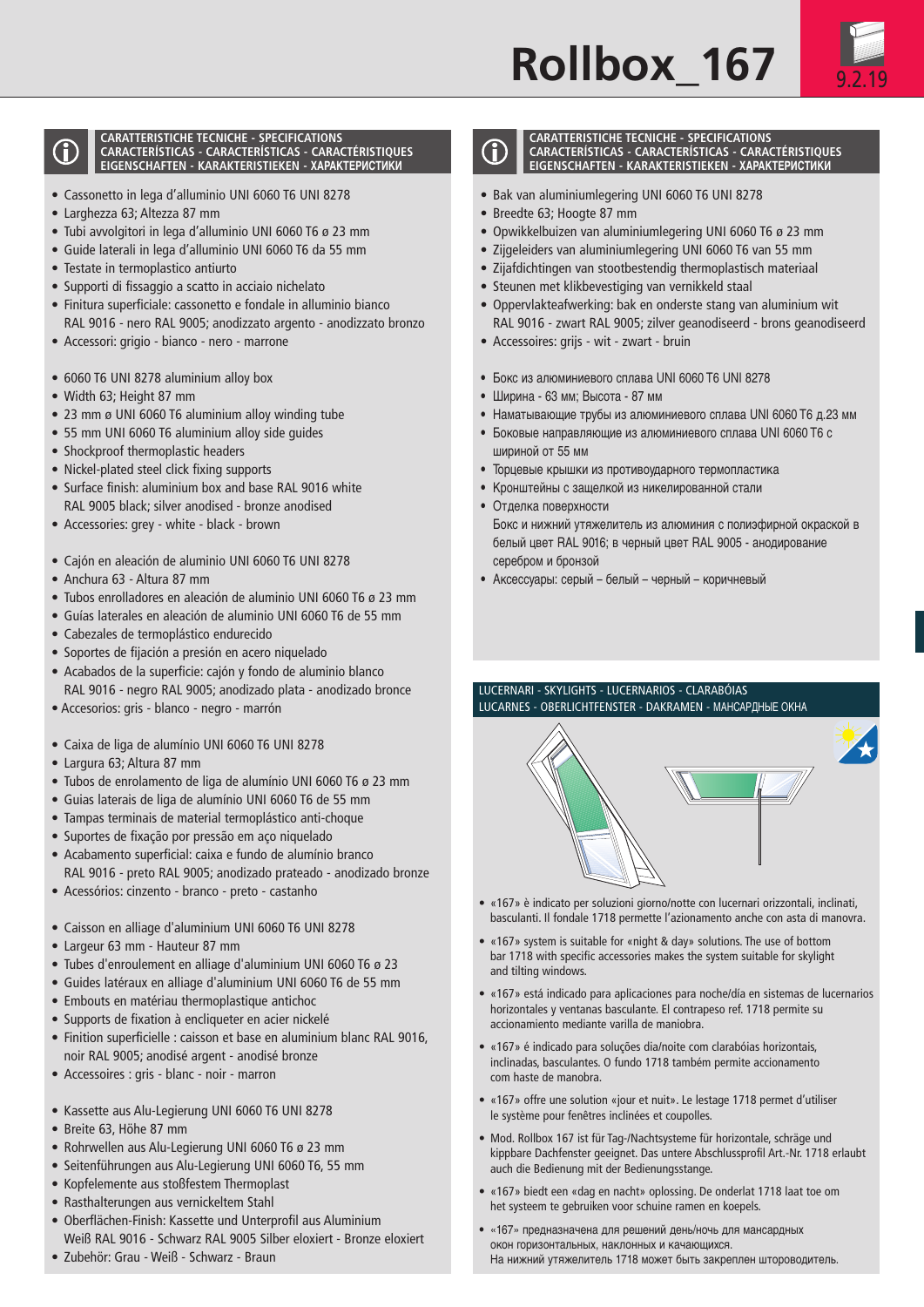

### INSTALLAZIONE - INSTALLATION - INSTALACIÓN - INSTALAÇÃO INSTALLATION - INSTALLATION - INSTALLATIE - УСТАНОВКА





### MULTIARRESTO - ADJUSTABLE STOP - TOPE MÚLTIPLE - MULTIPARAGEM MULTI ARRÊT - MULTIARRETTIERUNG - MULTISTOP - МУЛЬТИОСТАНОВКА



- Rollbox 167, utilizzato con le guide laterali art. 1756 ed il fondale art. 1787, è in grado di arrestarsi in qualsiasi posizione
- Rollbox 167, installed with 1756 side channels and bottom bar 1787 can stop in any position
- Rollbox 167 mediante les guías 1756 y el contrapeso 1787 puede pararse en cualquier posición
- A Rollbox 167 utilizada com guias laterais art. 1756 e fundo art. 1787 pode parar em qualquer posição
- Rollbox 167, utilisé avec les guides latéraux art. 1756 et la base art. 1787, peut être arrêté dans toutes les positions
- Rollbox 167 gestattet bei Verwendung der Seitenführungen Art. 1756 und des Unterprofils Art. 1787 die Rolloarretierung in jeder beliebigen Position
- Rollbox 167, gebruikt met de zijgeleiders art. 1756 en de onderste stang art. 1787, kan in elke positie gestopt worden
- Штора в системе Rollbox 167, дополненной боковыми направляющими арт. 1756 и нижним утяжелителем арт. 1787, может останавливаться в любой позиции

#### DECELERATORE - DECELERATOR SYSTEM - SISTEMA DESACELERADOR - DESACELERADOR DÉCÉLERATEUR - VERZÖGERUNGSSYSTEM - VERTRAGINGSMECHANISME - ЗАМЕДЛИТЕЛЬ





- L'utilizzo dei sistemi deceleratori, permette di rallentare la salita della tenda
- Using the decelerator system it possible to slow the upward motion of the blind
- El uso de los sistemas deceleradores permite disminuir la velocidad de subida de la cortina
- A utilização dos sistemas desaceleradores permite reduzir a velocidade de enrolamento da cortina
- L'utilisation des systèmes de décélération permet de ralentir la remontée du rideau
- Die Verwendung der Verzögerungssysteme gestattet einen langsameren Rolloaufzug.
- Dankzij de toepassing van afremsystemen, kan de opgaande beweging van het gordijn vertraagd worden
- ø23 Использование замедлителя в системе позволяет уменьшить скорость поднятия шторы